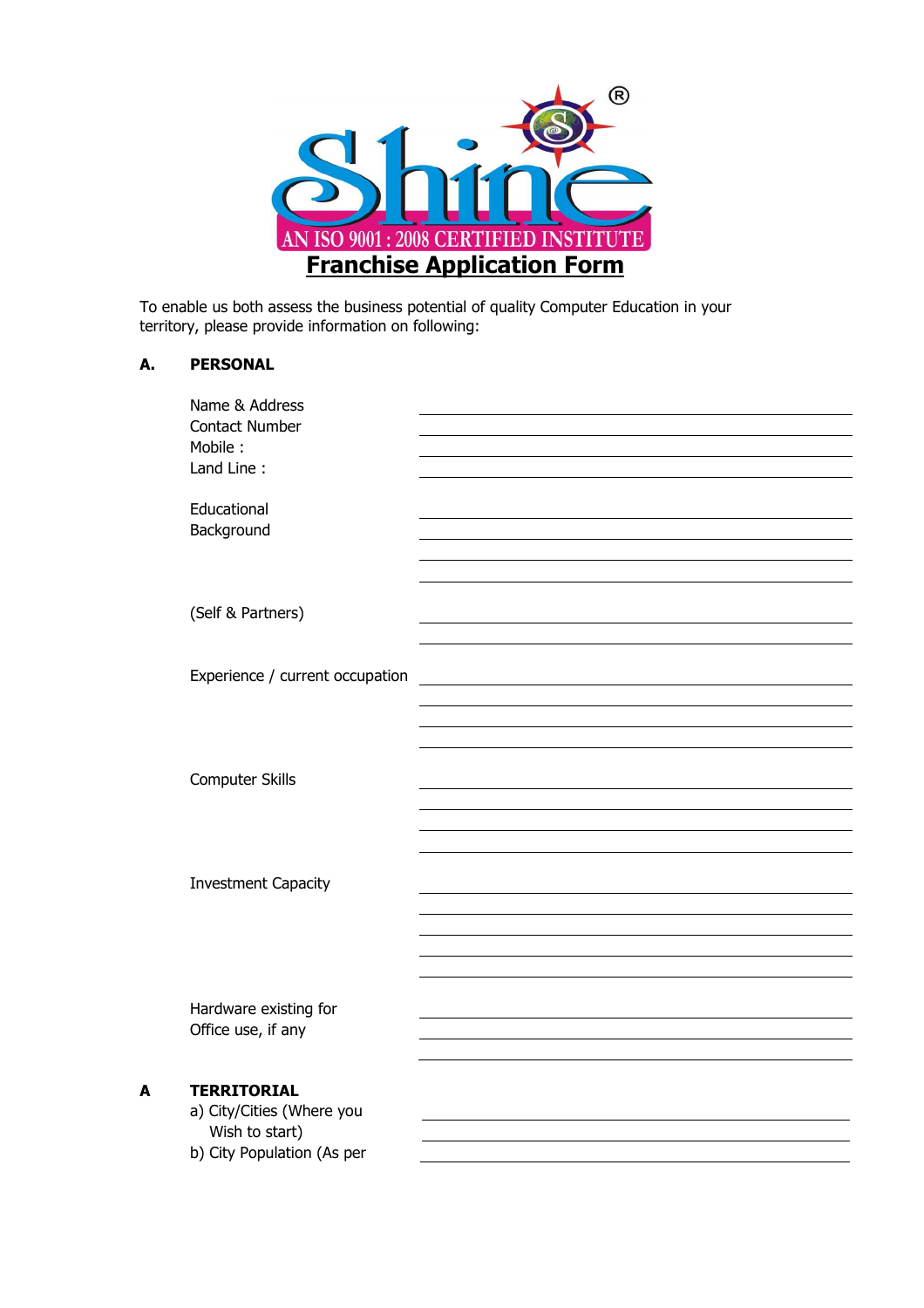|    | Census Report)<br>c) Existing Business &<br>Industries (for each City)                                              |  |
|----|---------------------------------------------------------------------------------------------------------------------|--|
|    | D) How many colleges and<br>Non technical Educational<br>institutions Situated near<br>by your Proposed institution |  |
|    | E) How many students study<br>In colleges and non technical<br>Education institutions (approx)                      |  |
|    | F) If you wish to add any<br>Other information/ data<br>Which you consider<br>Important, please mention.            |  |
|    | <b>IN DETAILS</b>                                                                                                   |  |
| 1. | Whether individual / Pvt. Ltd. /<br>Public Ltd. / H.U.F. / Partnership                                              |  |
| 2. | Period of Existence (on no. Of<br>Years)                                                                            |  |
| 3. | Any subsidiary / sister concerns                                                                                    |  |
| 4. | If yes, names & address of<br>each such concern                                                                     |  |
| 5. | Existing Loans - Types, Sources                                                                                     |  |
| 6. | Funds available for this venture<br>And sources thereof.                                                            |  |
| 7. | Prior Experience of activity with<br>Financials for last three years                                                |  |
| 8. | Why did you decide to go in for                                                                                     |  |

Education Business

 $\overline{3}$ .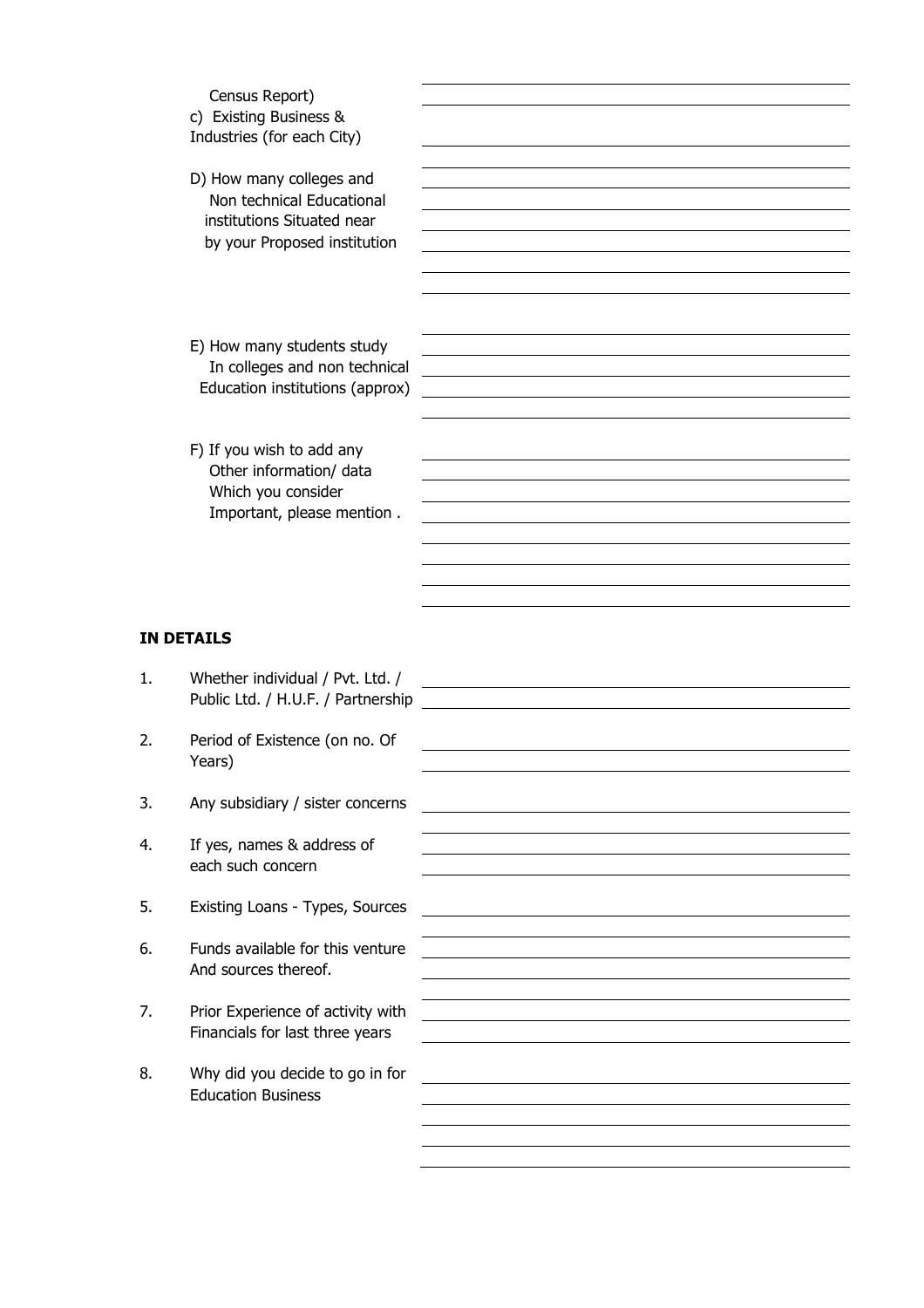- 9. Property to be used for this venture
- a) Whether Selected already? If yes, Ownership-Title, Pledge, Hypothecated, Lien, Charges etc.
- b) Rental-period of Lease, Rentals
- c) Whether well connected by Normal Means of Transport
- d) Whether situated in commercial Area
- e) Area in Sq.Mts./Sq.Ft.
- 10. Ability to pump in additional funds If necessary If yes, proposed sources of funds
- 11. Time required to set up Education Centre after signing of Agreement
- 12. Whether study conducted about Prospective students regarding;
	- a. Number of students expected To Enroll
	- b. Courses offered by other **Institutes**
	- c. Educational Level/Background of Students expected to enroll
	- d. Name Computer Training Institution your area. In the City
	- e. Price Levels / Per Capita Income
	- f. Industries/Companies that would absorb the students